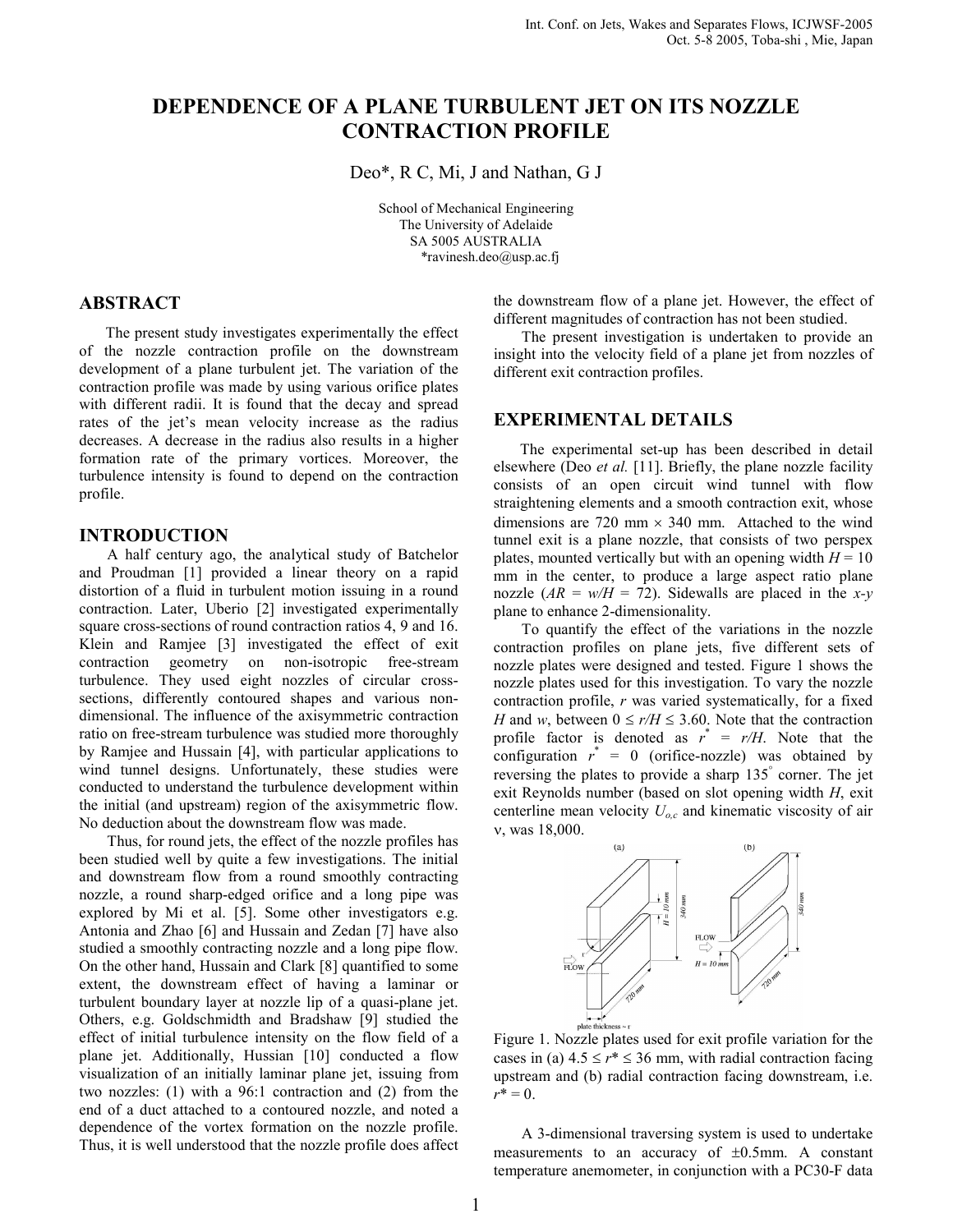acquisition system was employed to undertake measurements. The hot wire was calibrated in the jet potential core, where turbulence intensity was less than 0.5%. Then, the effect of nozzle exit contraction profile on the initial flow was determined by interchanging each configuration of the plate, and subsequently measuring the initial velocity profiles at  $x/H = 0.25$  for  $0.45 \le r^* \le 3.60$  and at  $x/H = 1.25$  for  $r^* = 0$ . Data were sampled at Nyquist frequency of 18.4kHz, for a total duration of 22 seconds per sample. The initial velocity profiles, together with streamwise  $(x)$  distribution of the centerline velocity, the spanwise  $(y)$  distribution of the streamwise velocity were measured. The axial range of measurements used in this experiment was up to 85 nozzle widths.

#### RESULTS AND DISCUSSION

Figure 2a displays the lateral profiles of the normalized mean velocity at  $x/H = 0.25$  for the radially contracting configurations and at  $x/H = 1.25$  for the sharp-edged orifice nozzle. The downstream locations were chosen to prevent probe damage. Significantly different initial velocity profiles are evident for all nozzles due to the different exit contractions. Notably, as  $r^*$  is increased from 0 to 3.60, the normalized mean velocity profile changes from saddlebacked (for  $0 \le r^* \le 0.90$ ) to approximately top-hat (for  $r^* =$ 1.80 and 3.60). Saddle-backed profiles are a characteristic of sharp-edged orifice plates (Mi et al. [5], Mi and Nathan [12]. For the saddle-backed profiles, the central `dip' is deepest for the sharp-edged orifice nozzle ( $r^* = 0$  case). The local minima in the center of the saddleback are probably caused by the initial lateral contraction of the emerging fluid, termed the `vena contracta'. It also appears that the initial profiles converge for  $r^* \geq 1.80$ , to approximate an approximate top-hat profile. The top-hat region lies between  $\xi \le 0.5$ . Also, the approximate top-hat profile for  $r^* \ge 1.8$  is comparable with the top-hat profiles from conventional smooth contoured nozzles e.g. Namar and Otugen [13] for a quasi-plane jet.

From Figure 2a, it appears that the thickness of the nozzle boundary layer depends on the nozzle exit contraction profile. Thus, the pseudo-boundary layer thickness  $\delta$  at  $x/H = 0.25$ , was computed from the integral



Figure 2. Lateral profiles of (a) the normalized mean velocity and (b) the turbulence intensity at the  $x/H = 0.25$  for  $0.45 \le r^* \le 3.6$  and  $x/H = 1.25$  for  $r^* = 0$ .

Given the coarse measurement grid in Figure. 2a, a best-fit curve was used to perform an integration to obtain

the most reliable value of  $\delta$ . Figure 3 shows that as  $r^*$  is increased from 0.45 to 3.60, the pseudo-boundary layer thickness (calculated at a distance of 0.25H from the nozzle exit plane), becomes increases. Of course the magnitudes of δ for the sharp-edged orifice plate (r\* = 0) do not truly represent the pseudo-boundary layer thickness, hence was not computed from the initial velocity profiles. Ideally, a truly sharp-edged orifice-plate is expected to have a very thin boundary layer ( $\delta \sim 0$ ). Hence, it was assumed that  $\delta =$ 0 for the sharp-edged orifice nozzle. Thus, the best fit curve for the calculated  $\delta$  values were extrapolated to obtain the  $\delta$ for  $0.45 \le r^* \le 3.60$ . It is found that  $\delta$  increases as the nozzle exit contraction profile changes from a sharp-edged orifice to a radially contoured configuration.

Figure 2b investigates the lateral profiles of the normalized turbulence intensity at  $x/H = 0.25$  for the radially contracting and at  $x/H = 1.25$  for the sharp-edged orifice nozzle. Turbulence intensity in the shear layer is about 20% for the sharp-edged orifice nozzle, while for the radially contoured  $(r^* = 3.60)$  configuration it is only 4%. The sharp-edged orifice has a higher turbulence intensity because its initial shear layer is the thinnest, highly unstable and an initial upstream separation causes the greatest instability within the boundary layer. However, large radius contoured nozzle  $(r^* \geq 1.8)$  produce an initially laminar flow, with lower turbulence intensity in the shear layer. For these cases, as  $r^*$  is increased from 0.45 to 3.60, a corresponding decrease in the peak shear layer intensity (from 17% to 4%) is evident. The turbulence intensity in the central region varies between 2.8% and 1.7%. In particular, the sharp-edged orifice nozzle produces much higher central region turbulence intensity. Furthermore, identical values of core turbulence intensity are found for  $r^* = 1.80$  and 3.60.

The near field normalized mean velocity on the centerline  $U_{\text{n,c}} = U_{\text{c}} / U_{\text{o,c}}$  is presented in Figure 4a. The figure demonstrates that the decay of mean velocity is dependent on  $r^*$ . A local maximum (hump) in  $U_{nc}$  is evident at  $x/H = 3$ , for  $0 \le r^* \le 1.80$ , whose magnitude is  $r^*$ dependent.



Figure 3. The calculated (at  $x/H = 0.25$ ) and interpolated (at  $x/H = 0$ ) pseudo boundary layer thickness  $\delta$  for  $r^*$ .

This hump indicates the presence of a vena contracta. A sharp-edged orifice nozzle is known to generate a local maximum of the centerline mean velocity, as shown for example by Quinn [14]. Thus we introduce the term  $U_{\text{m.c}}$  to represent the mean velocity maximum on the centerline. To assess the relative magnitudes of these local maximum for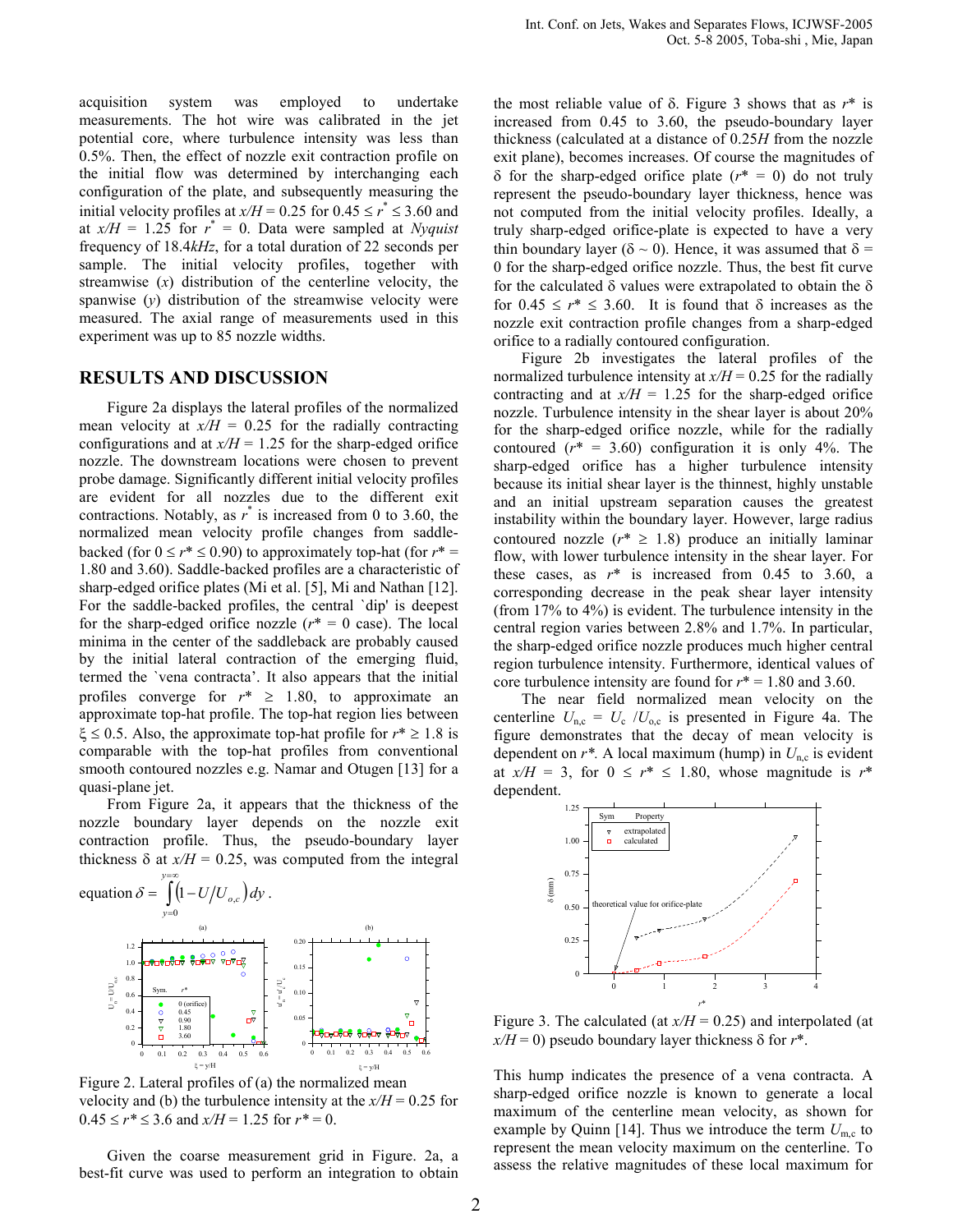present nozzle configurations, Figure 4b plots  $U_{\text{m,c}}/U_{o,\text{c}}$ obtained at  $x/H = 3$ . As  $r^*$  is increased from 0 to 3.60,  $U_{\rm mc}/U_{\rm oc}$  decreases from 1.3 to 1.0. Clearly, for the sharpedged orifice plate, a strong vena contracta is present, with a 30% higher centerline velocity than its nominal exit centerline value. Evidently, from Figure 4b, as  $r \rightarrow 1.8$ ,  $U_{\text{m,c}}/U_{\text{o,c}}$  asymptotes to 1 Thus this study indicates that the present nozzles with  $r^* \geq 1.8$  do not produce a pronounced vena contracta.

Figure 4a also suggests that for  $x/H > 6$ , the centerline velocity decays faster for the sharp-edged orifice plate. Increased decay of centerline mean velocity for  $x/H > 6$  for this configuration is probably a consequence of the sudden `expansion' of the jet (or possibly increased entrainment by the jet) as it emerges from the sharp-edged nozzle. Such an expansion is caused by an initial separation of the flow due to a lateral contraction of the emerging fluids. The radially contoured nozzles however, allow a more smooth flow from their exit. The radial contraction avoids a flow separation, thus producing an approximate top-hat velocity profile and a lower decay of centerline mean velocity when compared with a sharp-edged orifice plate and no vena contracta. The present observation is well supported by Mi et al. [5], who demonstrated that the decay of the centerline mean scalar field for a sharp-edged round nozzle was higher, when compared with the smoothly contoured round nozzle.

Figure 5a presents the normalized centerline velocity decay for the entire measured range. The well-known inverse square dependence of a plane jet, of the form  $\left(\frac{U_{o,c}}{U_c}\right)^2 = K_u \left[\frac{x}{H} + \frac{x_{01}}{H}\right]$  $\left(\frac{U_{o,c}}{U_c}\right)^2 = K_u \left[\frac{x}{H} + \frac{x_{01}}{H}\right]$  is demonstrated, where  $K_u$  is the slope determined from experimental data ranging between  $20 \le x/H \le 80$ ,  $x_{01}$  is the x-location of the virtual origin.



Figure 4 (a) The near field evolution of the normalized mean centerline (b) The dependence of the ratio of the centerline mean velocity maximum,  $U_{m,c}$  to the exit centerline mean velocity  $U_{\text{o.c}}$  on  $r^*$  at  $x/H = 3$ .

Heskestad's [15] orifice-jet, measured at  $(Re, AR)$  = (36,800, 120), compares relatively well with present measurements for the orifice-jet at (18,000, 72). Also, Jenkins and Goldschmidt [16], who measured a smoothly contoured nozzle at  $(Re, AR) = (14,000, 24)$  compares relatively well with our radially contoured nozzle, whose  $r^*$ = 3.60. As evident from Figure 5a, the highest decay of centerline mean velocity occurs for the jet issuing through the orifice nozzle. A collapse of  $U_{\text{nc}}$  is also noticeable for  $r^*$  $= 1.80$  and 3.60. Any differences between them are within the experimental uncertainty.

Figure 5b presents the relationship between  $r^*$  and  $K_u$ . As  $r^*$  is increased from 0 to 3.60,  $K_u$  decreases from 0.240 to 0.165. Consistent with Figure 5a,  $K_u$  asymptotes to a constant value for  $r^* = 1.80$  and 3.60. Moreover, the inclusion of the  $K<sub>u</sub>$  for Heskestad [15] and Jenkins and Goldschmidt [16], for their sharp-edged orifice and smooth contraction nozzles respectively, show a reasonable 'baseline' comparison with the present magnitudes of  $K<sub>u</sub>$ . An analysis of the virtual origins of centerline mean velocity decay,  $x_{01}$  shows that  $x_{01}$  increases monotonically with r<sup>\*</sup> to  $x_{01} = 4.7$  at  $r^* = 3.60$ . Hence,  $x_{01}$  is smallest for the sharpedged orifice plate, with  $x_{01} = 2$  at  $r^* = 0$ . This dependence of  $x_{01}$  on initial conditions is in agreement with the postulate of Gouldin et al. [17], who attributed the large scatter in  $x_{01}$ of plane jets with different initial conditions. The reduced magnitude of the present  $x_{01}$  for  $r^* = 0$  is perhaps associated with the presence of a vena contracta for the sharp-edged orifice nozzle. For this case, an initial radial inflow could produce a smaller virtual `width' of the potential core.

Figure 6a presents the streamwise variations of the normalized velocity half-width  $y_0 s/H$ . (The half-widths were derived from the lateral profiles of the mean velocity, measured at selected downstream locations. Note that  $y_{0.5}$  is the y-value where the mean velocity  $U$  was half of its centerline value  $U_c$ , i.e. at  $y_{0.5}$ ,  $U = \frac{1}{2} U_c$ ). It is clear that the present data conforms to the following self- similar relation  $\left[\frac{x}{H} + \frac{x_{02}}{H}\right],$  $\frac{y_{0.5}}{H} = K_y \left[ \frac{x}{H} + \frac{x_{0.2}}{H} \right]$ , where  $K_y$  and  $x_{0.2}$  are experimental constants. As  $r^*$  is decreased from 3.60 to 0, the jets spreads at increased rates so that the greatest spreading occurs for the sharp-edged orifice nozzle. This trend is consistent with the effect of  $r^*$  on the higher decay of  $U_c$  (Figures 5). The spreading rates  $K<sub>y</sub>$  are presented directly in Figure 6b. Again, the sharp-edged orifice nozzle has the greatest spread. Increased far-field spreading rate of the orifice is indicative of its greater entrainment of ambient fluid and probably also of increased mixing, although mixing rates cannot be determined explicitly from velocity measurements alone. On the other hand, Mi et al [5] calculated the mixing rates from an orifice plate and a smoothly contracting round nozzle. Their planar images of the scalar field showed highest mixing, decay and spreading rates for the orifice plate. Hence, we can infer to some extent, that our deduction that the orifice plate has the highest decay, spread and possibly mixing rates is somewhat justified. As demonstrated by Figure 5b, the virtual origins  $(x_{02}/H)$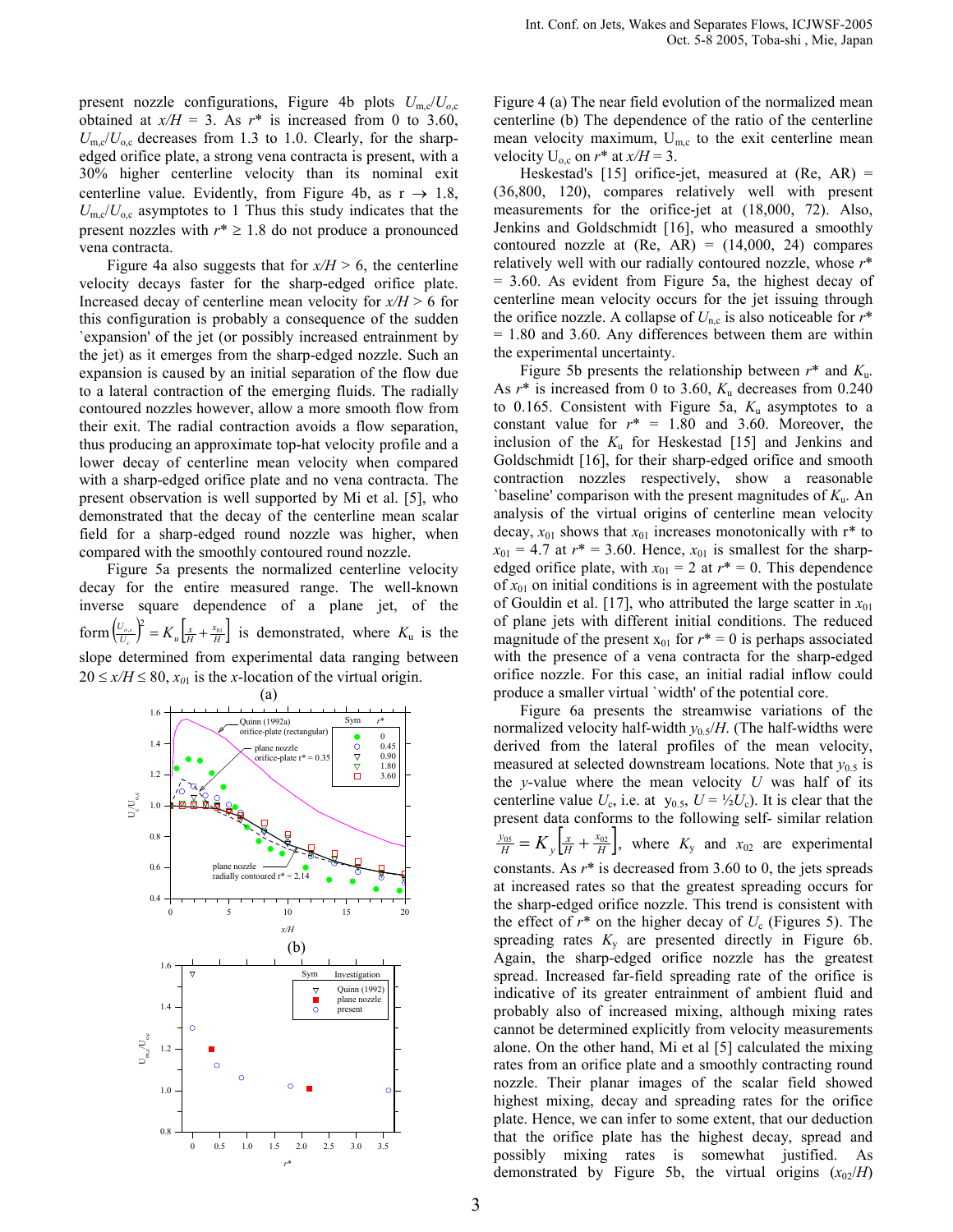depend on  $r^*$  too. As  $r^*$  is increased from 0 to 3.60, the magnitude of  $x_{02}/H$  increases from 0 to 4 respectively. Thus, the sharp-edge orifice nozzle generates a `smaller' virtual origin when compared with a contoured nozzle.

Figure 7a demonstrates the streamwise evolution of the locally normalized turbulence intensity fields. For comparison,  $u_{n,c}$  of a previous set of preliminary measurements, for the sharp edged orifice nozzle and a radially contoured nozzle at  $(Re, AR) = (16,500, 10)$  and (16,500, 60) are included. Also included are the smoothly contracting plane jet data of Gutmark and Wygnanski [18] and Heskestad [15], measured at  $(Re, AR) = (30,000, 39)$ and (36,900, 120).

Turbulence intensity also shows a significant dependence on  $r^*$ . Its dependence is the greatest in the near field, although even in the far field, asymptotic values also differ. In particular, the near field of the orifice jet is distinctly different from the radiused nozzle jet. The initial relative turbulence intensity are much higher for the orifice jet, with a major 'hump' at  $x/H = 10$ . This is also supported by our previous measurement, which displays a similar shape and also the occurrence of a hump at  $x/H = 10$ , for a sharp-orifice nozzle, whose nozzle boundary was defined by  $(r^*, AR) = (0.35, 10).$ 



Figure 5 (a) The centerline variation of the normalized mean velocity (b) Dependence of the centerline decay rate of mean velocity,  $K_u$  and the virtual origin,  $x_{01}$  on the  $r^*$ .

The difference in intensity levels is due to the differences in the aspect ratio (10 for our previous plane jet data verses 72 for present data). The radially contoured nozzles ( $r^* > 0.45$ )

do not produce a hump, except for  $r^* = 0.45$ , in which the hump is quite suppressed. Also, our previous measurements for  $(r^*$ , AR) = (2.14, 60) shows excellent comparison with present data of  $r^* = 1.80$ . Quinn [14], who measured at (Re,  $AR$ ) = (36,000, 20) noted pronounced near field humps in turbulence intensity, produced by their orifice plate rectangular jet.

Hill et al. [19] has attributed the presence of the hump to initial conditions. It was deduced that the occurrence of these humps is due to the highly turbulent large-scale vortices in the interaction region (Brown et al. [20]). At this location, the centerline turbulent kinetic energy was notably higher, as envisaged by [20]. Hence, as the growing vortices move downstream from the origin to  $x/H = 10$ , the collision of vortex rings (Schultz-Grunow [21]) from both sides of the symmetric mixing layers are inevitable. This could produce much larger turbulence intensity at  $x/H = 10$  for the sharpedged orifice nozzle. Unfortunately, it was not possible to assess whether or not a hump was present in the sharp-edged orifice nozzle studied by Heskestad [15], at  $(Re, AR)$  = 36,900, 120). A careful check of his data shows that his measurements were mostly taken in the far field and very few points in the near field. On the other hand, the radially contoured nozzles ( $r^*$  > 0.45) produce a smoother transition of turbulence intensity, with no near field humps. Namar and Otugen's [13] smoothly contoured quasi-plane nozzle measured at  $(Re, AR) = (7,000, 56)$  did not show a discernable hump. However, a small hump in their intensity can be observed at  $x/H = 18$ , possibly due a low Reynolds number effect. The absence of the near field hump for the present radially contoured nozzles (i.e. for  $r^* > 0.45$ ) is, therefore, unambiguously supported by previous investigations.

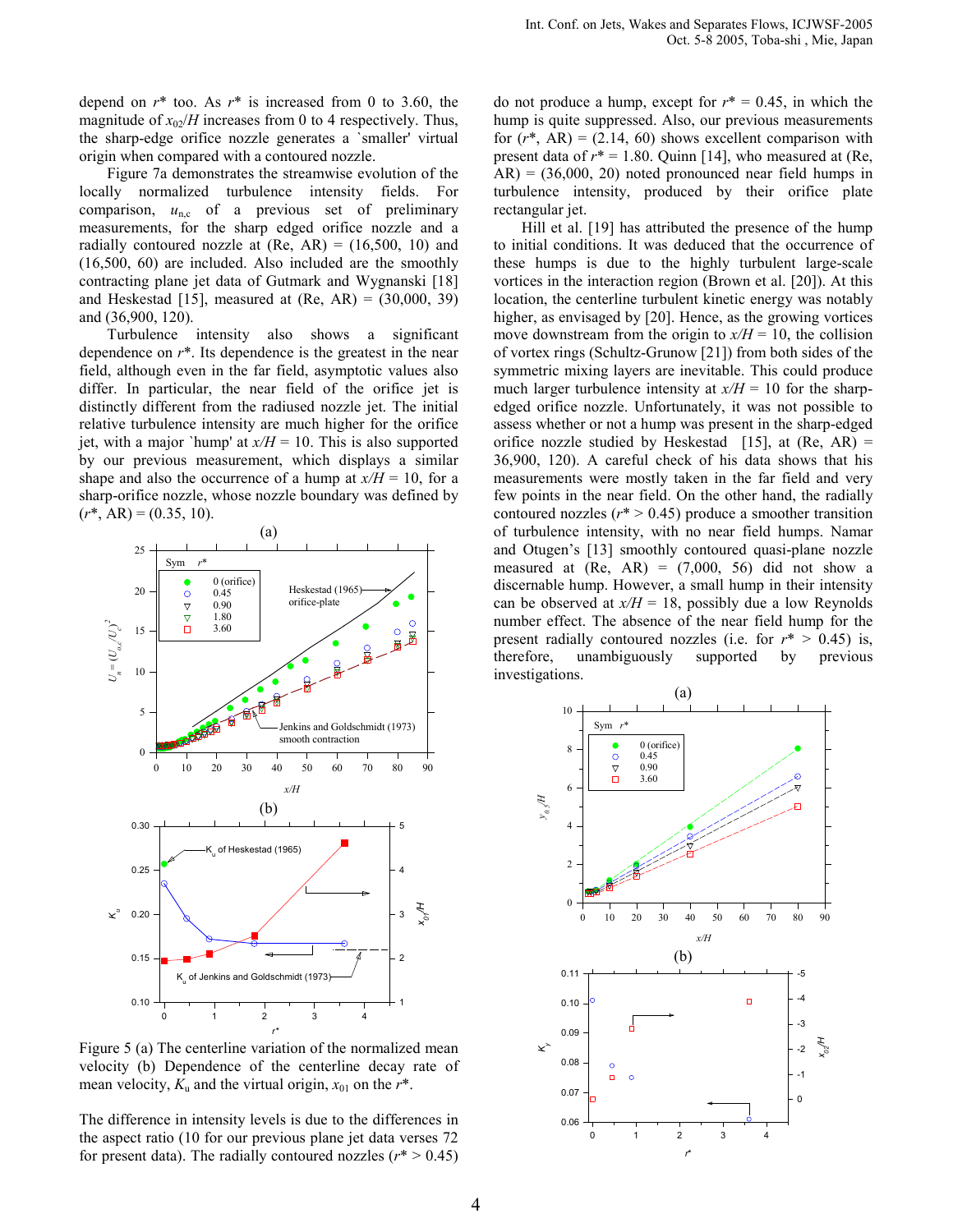Figure 6 (a) The streamwise variation of the velocity halfwidth,  $y_{0.5}$  (b) Dependence of the jet spreading rates,  $K_v$  and virtual origin,  $x_{02}$ /H on the  $r^*$ 

The locally normalized turbulence intensity attains selfsimilarity at  $x/H > 30$ , with each reaching an asymptotic value of  $u'_{c,\infty}$ . The magnitude of  $u'_{c,\infty}$  is plotted as a function of  $r^*$  in Figure 7b. A consistent trend is evident in the present dependence of  $u'_{c,\infty}$  on  $r^*$ . As  $r^*$  is increased from 0 to 3.60,  $u'_{\text{c}}$  decreases from 0.28 to 0.24. This is an opposite trend to the asymptotic value of the centerline scalar intensity of a round smooth contraction and a round sharpedged orifice nozzle (Mi et al. [22], where the intensity was smaller for the sharp-edged orifice nozzle rather than for the smoothly contoured configuration.

The reason for this possibly could be the geometric difference (planar verses circular), but cannot be stated with certainty. Furthermore, the difference in  $u'_{c,\infty}$  for  $r^* > 1.80$  is quite small. Also, the far field value of  $u'_{c\infty}$  of Gutmark and Wygnanski [17] conforms `closely' with  $u'_{c,\infty}$  at  $r^* = 3.60$ . While differences exist among the  $u'_{c,\infty}$  of Bradbury [23] and that of the present ( $r^* = 3.6$ ), these differences are probably due to different experimental conditions. For instance, [23] used a co-flow (ambient-jet-velocity ratio  $\sim$  7-16.



Figure 7 (a) Evolutions of the centerline turbulence intensity (b) Dependence of the far field asymptotic turbulence intensity, on  $r^*$ 

The published asymptotic values of turbulence intensity of a plane jet, issuing through a sharp-edged orifice by Heskestad [15] compares extremely well with present turbulence intensity from our sharp-edged orifice nozzle. Slight differences in  $u'_{c,\infty}$  are attributable to the differences in initial conditions (i.e. differences in Re, AR and

geometry: refer to his paper). Further, our previous measurement from a plane jet of aspect ratio 60 (Deo et al. [11]), at  $(Re, r^*) = (16,500, 2.14)$  compares well with present results taken at  $r^* = 1.80$ . However, present results at  $r^* = 0$  differ from [11] at (Re,  $r^* = (16,500, 0.35)$ . This is highly likely due to the differences in nozzle aspect ratio  $(72)$ for present verses 10 for [11]. Indeed, we have shown elsewhere (Deo et al. [24]) that a reduction in nozzle aspect ratio leads to a decrease  $u'$ <sub>c</sub>. Thus, the present data is entirely consistent with previous work.

#### **CONCLUSIONS**

Hot-wire measurements of the streamwise velocity in a plane jet, up to 85 nozzle width downstream; have been performed by varying the nozzle contraction radius over the range  $0 \le r/H \le 3.60$ . The objective is to examine the effect of the nozzle contraction profile on the downstream development of the turbulent plane jet. Results obtained from this study show the following:

- The initial mean velocity profile varies with the nozzle profile, r\*. This dependence propagates downstream into the whole field, leading to an increase in both the decay and spreading rates of the mean velocity field when  $r^*$  is decreased.
- The turbulence intensity, in both the near and far fields, increases as r\* decreases.
- The vena contracta occurs when  $r^* \leq 0.90$ .

#### ACKNOWLEDGMENTS

This research was a major focus of the primary author's PhD in Fluid Engineering, at the University of Adelaide, accomplished through the support of ARC and IPRS, both of which are greatly acknowledged.

## REFERENCES

- [1] Batchelor, G. K., and Proudman, I.., The effect of rapid distortion of a fluid in turbulent motion, Quart. J. Mech. Appl. Mech. 7, pp. 83-103, 1954
- [2] Uberio, M S., Effect of wind tunnel contraction on freestream turbulence, J. Aero. Sci. 23, pp. 754-764, 1956
- [3] Klein, A and Ramjee, V., Effect of contraction geometry on non-isotropic freestream turbulence, Aero. Quart. 23, pp. 34-38, 1972
- [4] Ramjee, V and Hussain, A. K. M. F., Influence of the axisymmetric contraction ratio on free-stream turbulence, J. Fluids. Eng 507, pp. 506-515, 1976
- [5] Mi, J., Nathan, G. J and Nobes, D. S., Mixing characteristics of axisymmetric free jets from a contoured nozzle, an orifice plate and a pipe, J. Fluid. Eng. 123, pp. 878-883, 2001
- [6] Antonia, R. A. and Zhao, Q., Effects of initial conditions on a circular jet, *Exp. Fluids* 31, pp. 319-323, 2001
- [7] Hussain, A. K. M. F. and Zedan, M. F., Effect of the initial conditions of the axisymmetric free shear layer: effect of initial momentum thickness, Phys. Fluids, 21, pp. 1100-1112, 1978